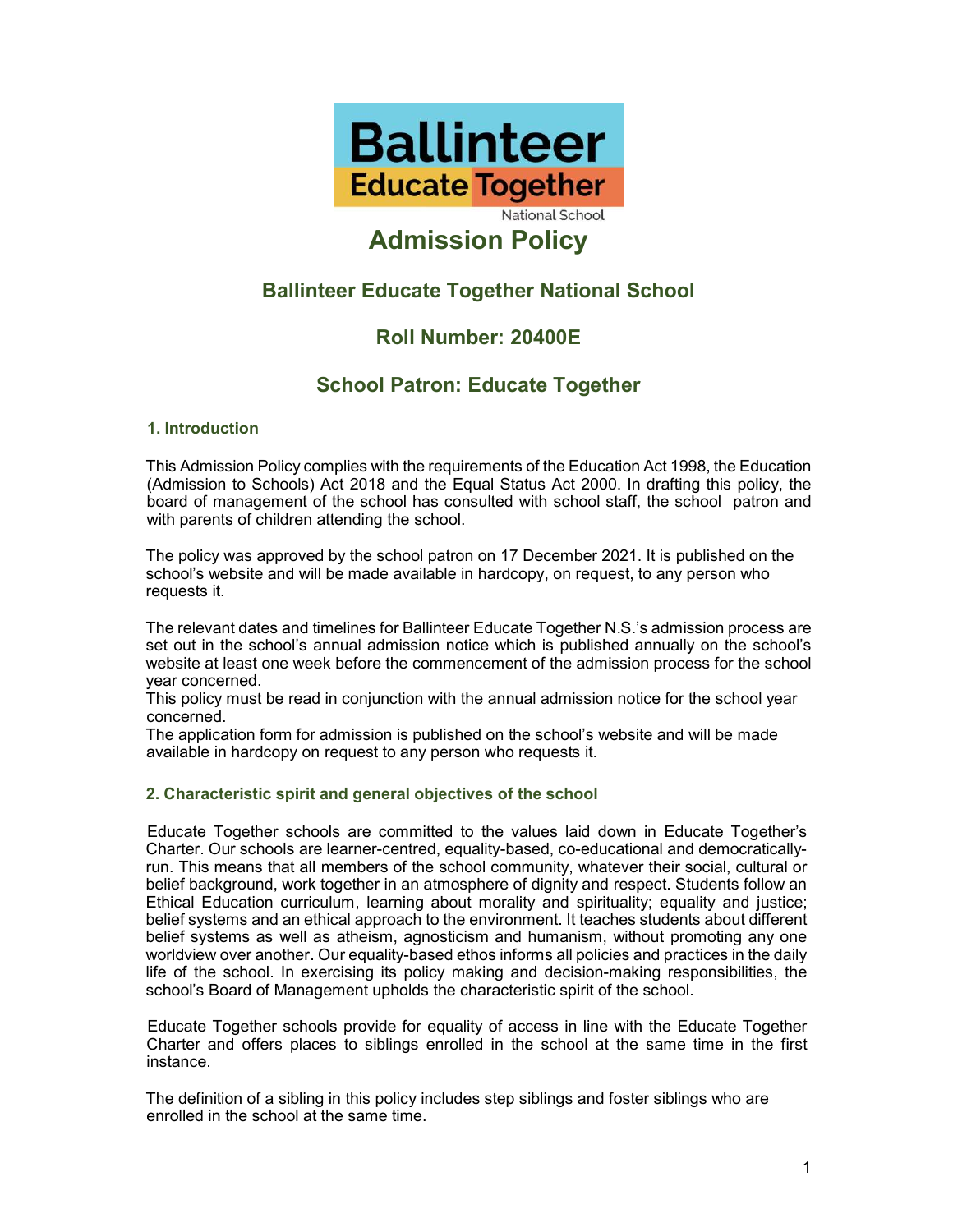#### 3. Admission Statement

Ballinteer Educate Together N.S. will not discriminate in its admission of a student to the school on any of the following:

- (a) the sex or gender ground of the student or the applicant in respect of the student concerned,
- (b) the civil status ground of the student or the applicant in respect of the student concerned,
- (c) the family status ground of the student or the applicant in respect of the student concerned,
- (d) the sexual orientation ground of the student or the applicant in respect of the student concerned,
- (e) the religion ground of the student or the applicant in respect of the student concerned,
- (f) the disability ground of the student or the applicant in respect of the student concerned,
- (g) the ground of race of the student or the applicant in respect of the student concerned,
- (h) the Traveller community ground of the student or the applicant in respect of the student concerned, or
- (i) the ground that the student or the applicant in respect of the student concerned has special educational needs

As per section 61 (3) of the Education Act 1998, 'civil status ground', 'disability ground', 'discriminate', 'family status ground', 'gender ground', 'ground of race', 'religion ground', 'sexual orientation ground' and 'Traveller community ground' shall be construed in accordance with section 3 of the Equal Status Act 2000.

Ballinteer Educate Together N.S. is a school which has established a class, with the approval of the Minister for Education, which provides an education exclusively for students with a category or categories of additional ("special") educational needs specified by the Minister and may refuse to admit to this class a student who does not have the category of needs specified.

# 4. Categories of Additional ("Special") Educational Needs catered for in the Autism Class

Ballinteer Educate Together N.S., with the approval of the Minister for Education, has established a class to provide an education exclusively for students with autism / on the autism spectrum. This class will cater for pupils from Junior Infants to 2nd class inclusive.

# 5. Admission of Students

This school shall admit each student seeking admission except where –

- a) the school is oversubscribed (please see section 7 below for further details)
- b) a parent of a student, when required by the principal in accordance with section 23(4) of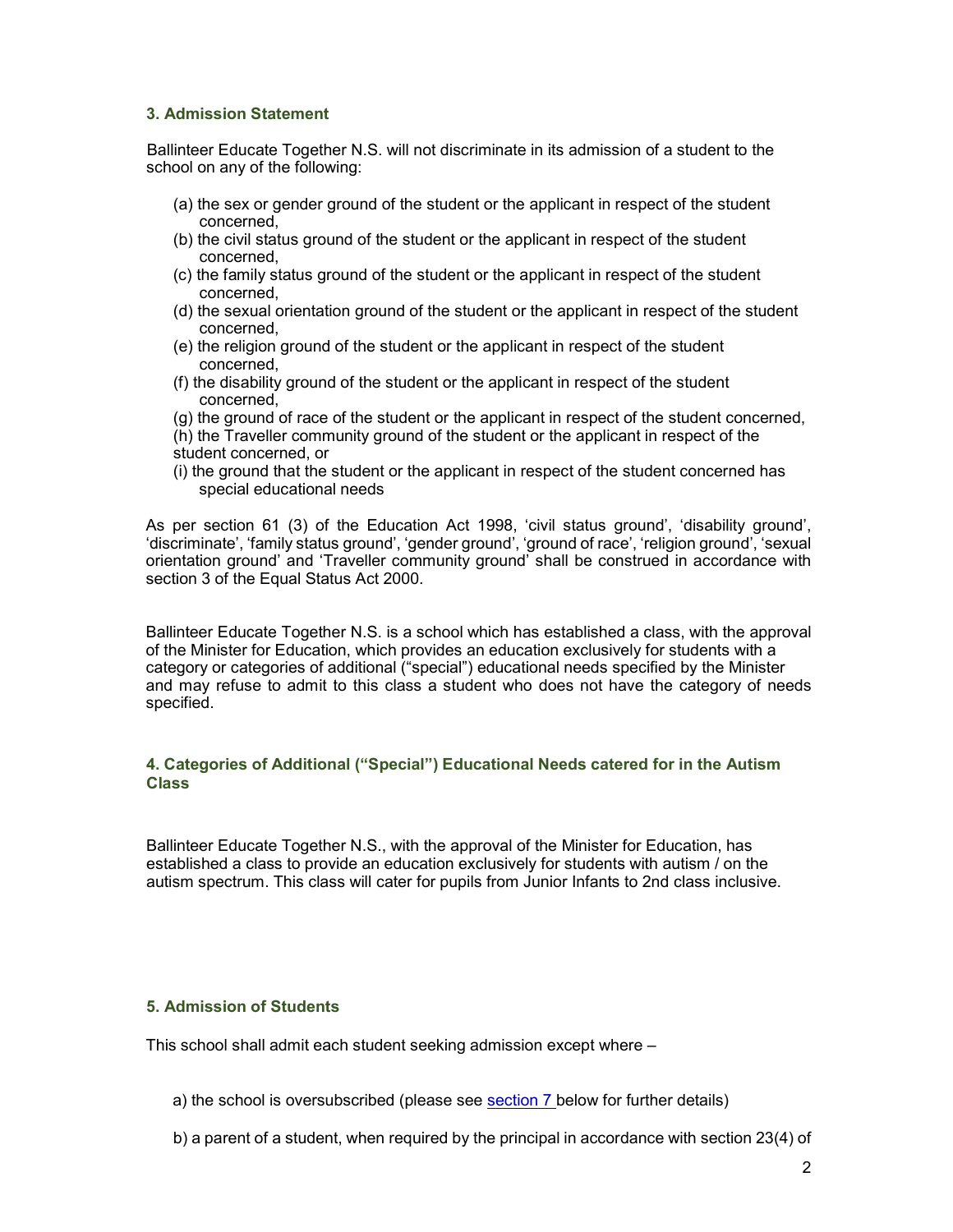the Education (Welfare) Act 2000, fails to confirm in writing that the code of behaviour of the school is acceptable to him or her and that he or she shall make all reasonable efforts to ensure compliance with such code by the student

- c) Where a student is less than 4 years of age on the  $1<sup>st</sup>$  September of the school year concerned.
- d) The autism class in Ballinteer Educate Together N.S. provides an education exclusively for students with autism and the school may refuse admission to this class, where the student concerned does not have the specified category of additional ("special") educational needs provided for in this class.

#### 6. What will not be considered or taken into account

In accordance with section 62(7)(e) of the Education Act, the school will not consider or take into account any of the following in deciding on applications for admission or when placing a student on a waiting list for admission to the school:

- (a) a student's prior attendance at a pre-school or pre-school service
- (b) the payment of fees or contributions (howsoever described) to the school;
- (c) a student's academic ability, skills or aptitude;

other than in relation to: admission to a special class insofar as it is necessary in order to ascertain whether or not the student has the category of special educational needs concerned and/or admission to an Irish language school, in accordance with the provisions of section 62(9) of the act

- (d) the occupation, financial status, academic ability, skills or aptitude of a student's parents;
- (e) a requirement that a student, or his or her parents, attend an interview, open day or other meeting as a condition of admission;
- (f) a student's connection to the school by virtue of a member of his or her family attending or having previously attended the school other than siblings of students who are enrolled in the school at the same time,
- (g) the date and time on which an application for admission was received by the school,

This is subject to the application being received at any time during the period specified for receiving applications set out in the annual admission notice of the school for the school year concerned.

#### 7. Oversubscription

The annual admission process will open after the  $1<sup>st</sup>$  October of the year prior to admission and will remain open for at least three weeks. Notice of the annual admission period will be posted at least one week prior to the start of the annual admission process.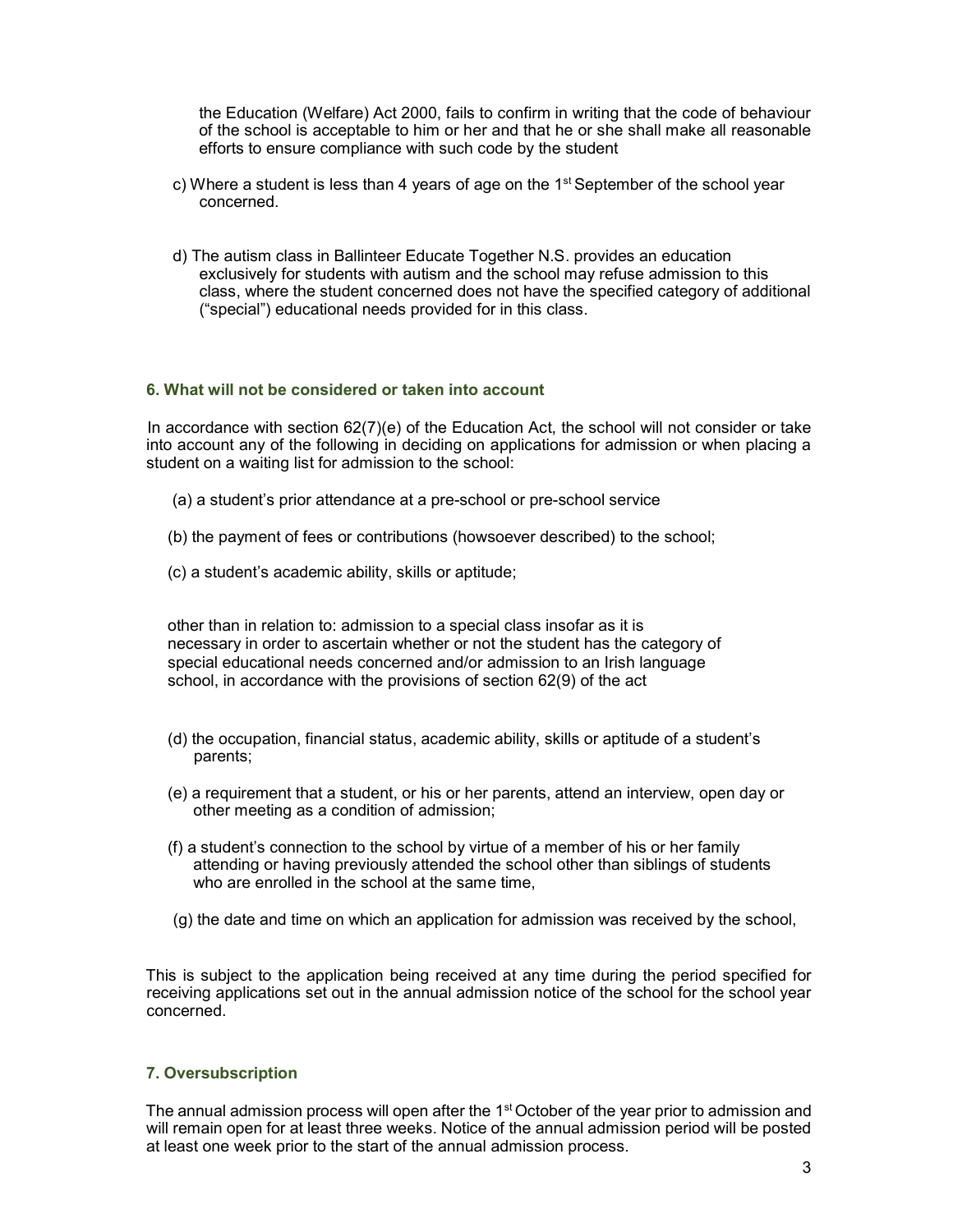#### a) Junior Infants

In the event that the school is oversubscribed, the school will, when deciding on applications for admission, apply the following selection criteria in the order listed below to those applications that are received within the timeline for receipt of applications as set out in the school's annual admission notice for Junior Infants. Students must reach 4 years of age on or before 1<sup>st</sup> September of the school year concerned:

#### Priority Category 1:

Applicant students who are siblings of children and enrolled in the school at the same time.

#### Priority Category 2:

Students who have reached at least 4 years of age on or before  $31<sup>st</sup>$  May prior to starting school.

#### Priority Category 3:

All other applicants

In the event that there are two or more students tied for a place or places in any of the selection criteria categories above (the number of applicants exceeds the number of remaining places), places will be offered or added to a waiting list by way of a lottery. Multiple births such as twins, triplets, etc will be entered in the lottery as one entry and will be offered a place on the waiting list in sequence of alphabetical order of their first name.

#### b) Class for students with autism

If the class for students with autism is oversubscribed the school will apply the following selection criteria to students. These will be applied in the order listed below to applications received within the timeline as set out in the school's annual admission notice for the autism class. The child must have a recommendation for the specified category of additional ("special") educational needs provided for in this class.

#### Priority Category 1:

Applicant students who have been offered a place or currently enrolled in the school.

#### Priority Category 2:

Applicant students who are siblings of children and enrolled in the school at the same time.

#### Priority Category 3:

Students who have reached at least 4 years of age on or before  $31<sup>st</sup>$  May prior to starting school.

# Priority Category 4:

All other applicants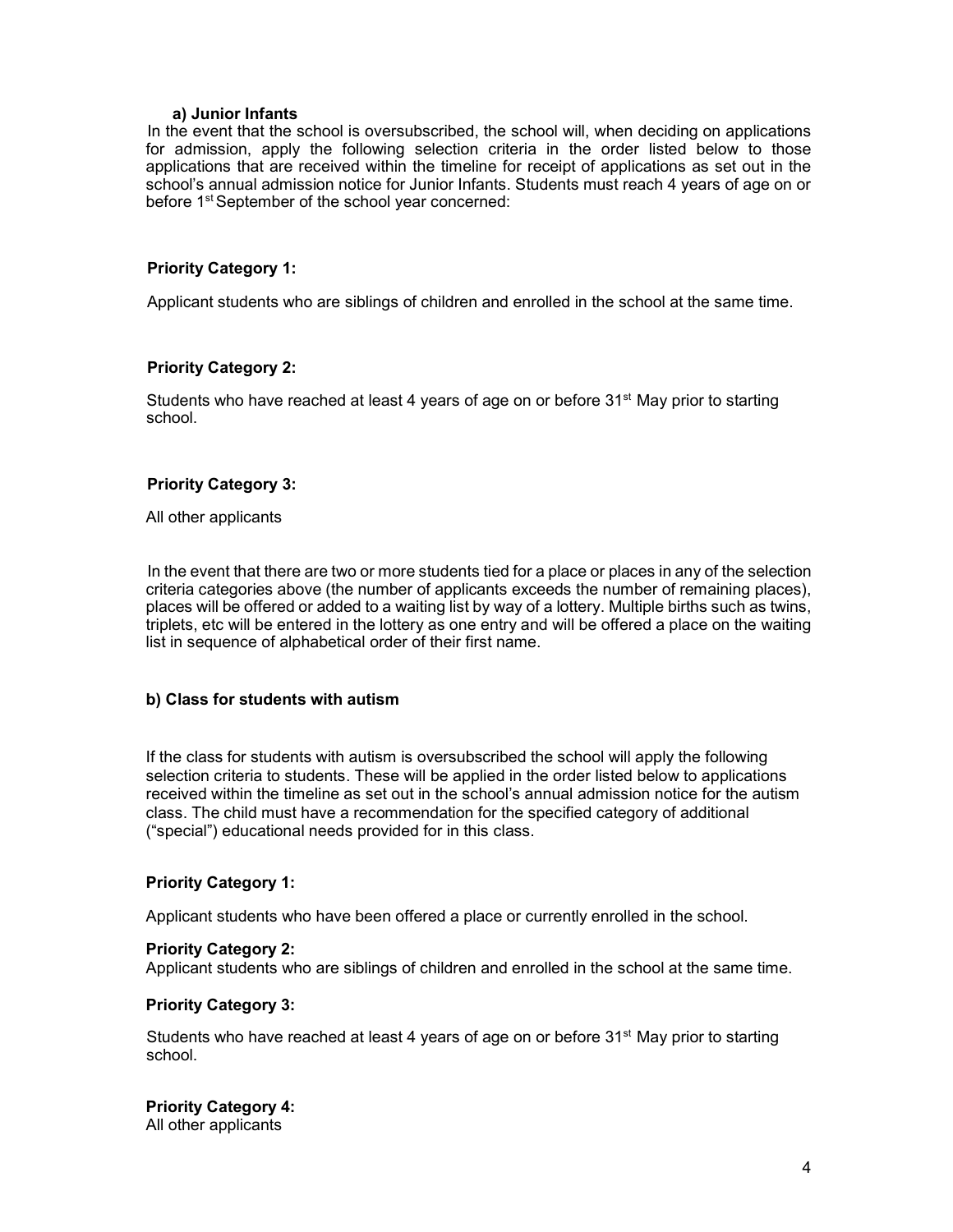In the event that there are two or more students tied for a place or places in any of the selection criteria categories above (the number of applicants exceeds the number of remaining places), places will be offered or added to a waiting list by way of a lottery of completed applications.

#### c) Other year groups  $-$  Senior Infants to  $6<sup>th</sup>$  Class

If the school is oversubscribed, the school will, when deciding on applications for admission, apply the following selection criteria in the order listed below. It will be applied to those applications that are received within the timeline for receipt of applications as set out in the school's annual admission notice for other year groups. Students must be moving to the next year group if the application is for September or to the same year if applying to move during the school year:

#### Priority Category 1:

Applicant students who are prior pupils of Ballinteer Educate Together N.S. who left the school for the educational purpose of attending a reading school or similar setting for a fixed period of time (e.g. one or two years) and who are now returning to Ballinteer Educate Together National School.

#### Priority Category 2:

Applicant students who are siblings of children and enrolled in the school at the same time.

#### Priority Category 3:

All other applicants

In the event that there are two or more students tied for a place or places in any of the selection criteria categories above (the number of applicants exceeds the number of remaining places), places will be offered or added to a waiting list by way of a lottery. Multiple births such as twins, triplets, etc will be entered in the lottery as one entry and will be offered a place on the waiting list in sequence of alphabetical order of their first name.

#### 8. Late Applications

All applications for admission received after the closing date as outlined in the annual admission notice for Junior Infants, class for students with autism or to other year groups will be considered and decided upon in date order of when they were received in accordance with our school's admissions policy, the Education Admissions to School Act 2018 and any regulations made under that Act.

Late applicants will be notified of the decision in respect of their application not later than three weeks after the date on which the school received the application. Late applicants will be offered a place if there is a place available. In the event that there is no place the name of the applicant will be added to the waiting list.

If two applications are received at the same time the applicant will be offered a place or placed on the waiting list in alphabetical order of surname.

#### 9. Waiting list in the event of oversubscription

In the event of there being more applications to the school year concerned than places available in Junior Infants or other year groups, a waiting list of students whose applications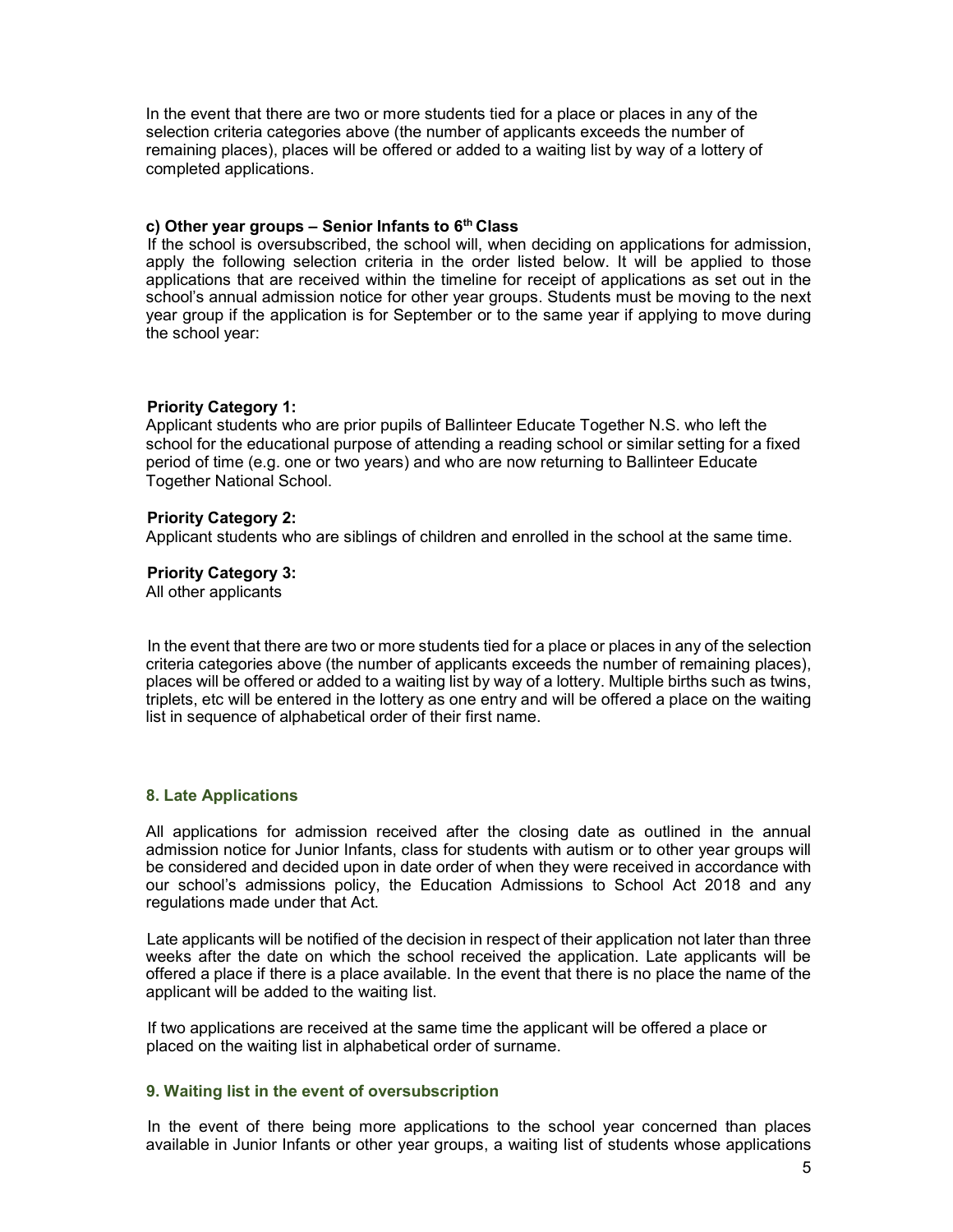for admission to Ballinteer Educate Together N.S. were unsuccessful due to the school being oversubscribed will be compiled and will remain valid for the school year in which admission is being sought.

Placement on the waiting list of Ballinteer Educate Together N.S. is in the order of priority assigned to the students' applications after the school has applied the selection criteria in accordance with this admission policy see section 6 above. Late applications will be added to the list in date order, see section 7 above.

Offers of any subsequent places that become available for and during the school year in relation to which admission is being sought will be made to those students on the waiting list, in accordance with the order of priority in relation to which the students have been placed on the list.

Waiting lists will expire at the end of each school year.

#### 10. Admissions of students after the commencement of the school year

If a place is available after the commencement of the school year in which admission is sought, the place will be offered to the next place on the waiting list if there is one or to the next application.

#### 11. Decisions on applications

All decisions on applications for admission to Ballinteer Educate Together N.S. will be based on the following:

- Our school's admission policy
- The school's annual admission notice (where applicable)
- The information provided by the applicant in the school's official application form received during the period specified in our annual admission notice for receiving applications

Selection criteria that are not included in our school admission policy will not be used to make a decision on an application for a place in our school.

#### 12. Notifying applicants of decisions

Applicants will be informed in writing as to the decision of the school, within the timeline outlined in the relevant annual admissions notice but no later than three weeks after the annual admissions process or for late applications, three weeks after the school receives an application.

If a student is not offered a place in our school, the reasons why they were not offered a place will be communicated in writing to the applicant, including, where applicable, details of the student's ranking against the selection criteria and details of the student's place on the waiting list for the school year or class concerned.

Applicants will be informed of the right to seek a review/right of appeal of the school's decision (see section 16 below for further details).

# 13. Acceptance of an offer of a place by an applicant

In accepting an offer of admission from Ballinteer Educate Together N.S. you must indicate—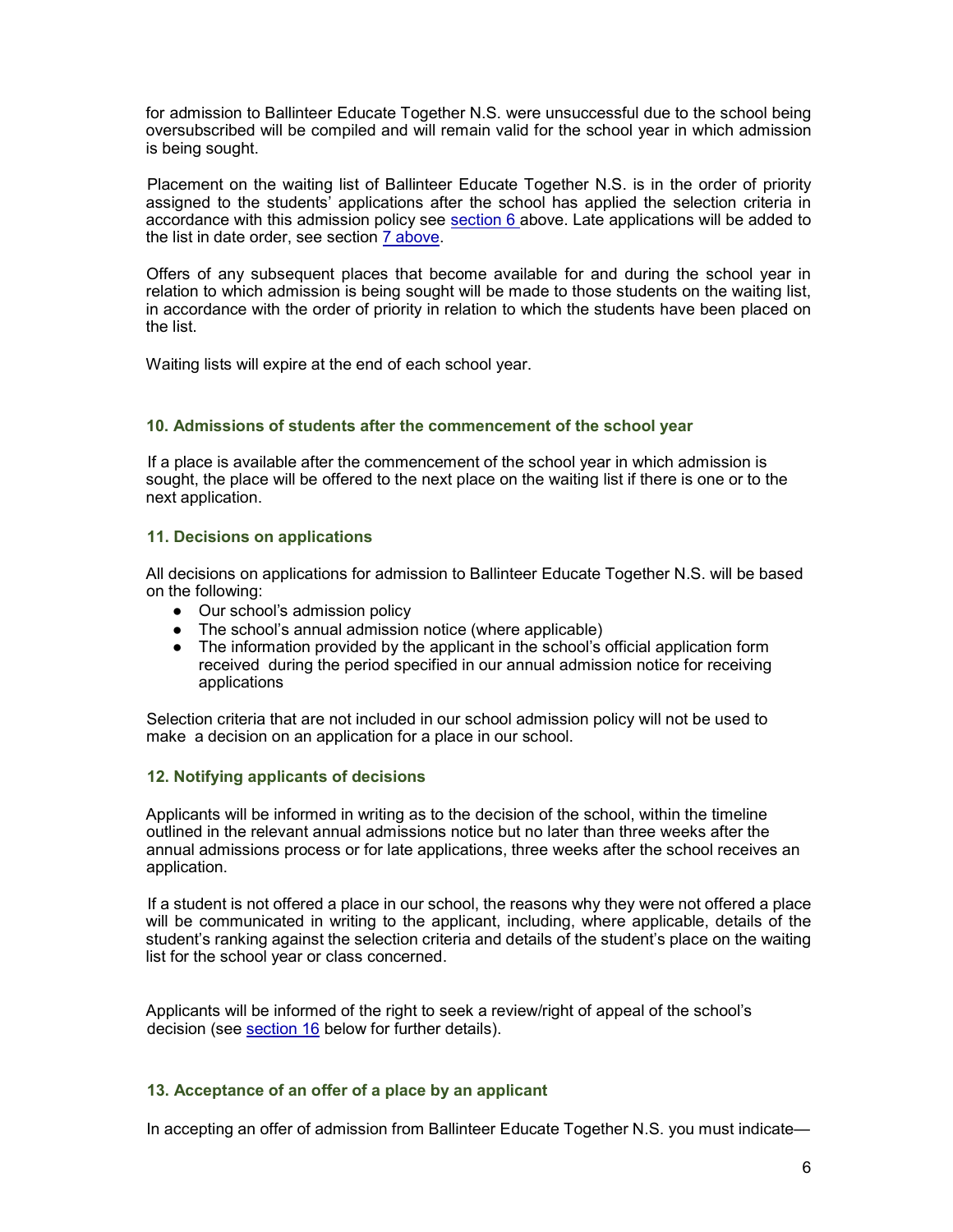(i) whether or not you have accepted an offer of admission for another school or schools. If you have accepted such an offer, you must also provide details of the offer or offers concerned and

(ii) whether or not you have applied for and awaiting confirmation of an offer of admission from another school or schools, and if so, you must provide details of the other school or schools concerned.

# 14. Circumstances in which offers may not be made or may be withdrawn

An offer of admission may not be made or may be withdrawn by Ballinteer Educate Together N.S. where—

i) it is established that information contained in the application is false or misleading. ii) an applicant fails to confirm acceptance of an offer of admission on or before the date set out in the annual admission notice of the school.

iii) the parent of a student, when required by the principal in accordance with section 23(4) of the Education (Welfare) Act 2000, fails to confirm in writing that the code of behaviour of the school is acceptable to him or her and that he or she shall make all reasonable efforts to ensure compliance with such code by the student; or

iv) an applicant has failed to comply with the requirements of 'acceptance of an offer' as set out in section 12 above.

# 15. Sharing of Data with other schools

Applicants should be aware that section 66(6) of the Education (Admission to Schools) Act 2018 allows for the sharing of certain information between schools in order to facilitate the efficient admission of students. Section 66(6) allows a school to provide a patron or another board of management with a list of the students in relation to whom –

- (i) An application for admission to the school has been received
- (ii) An offer of admission to the school has been made, or
- (iii) An offer of admission to the school has been accepted.

The list may include any of the following:

- (i) The date on which an application for admission was received by the school
- $(iii)$  The date on which an offer of admission was made by the school  $(iii)$  The date on which an offer of admission was accepted by an appl
- The date on which an offer of admission was accepted by an applicant
- (iv) A student's personal details including his or her name, address, date of birth and personal public service number (within the meaning of section 262 of the Social Welfare Consolidation Act 2005)

# 16. Declaration in relation to the non-charging of fees

The board of Ballinteer Educate Together N.S. or any persons acting on its behalf will not charge fees for or seek payment or contributions (howsoever described) as a condition of-

- (a) an application for admission of a student to the school, or
- (b) the admission or continued enrolment of a student in the school.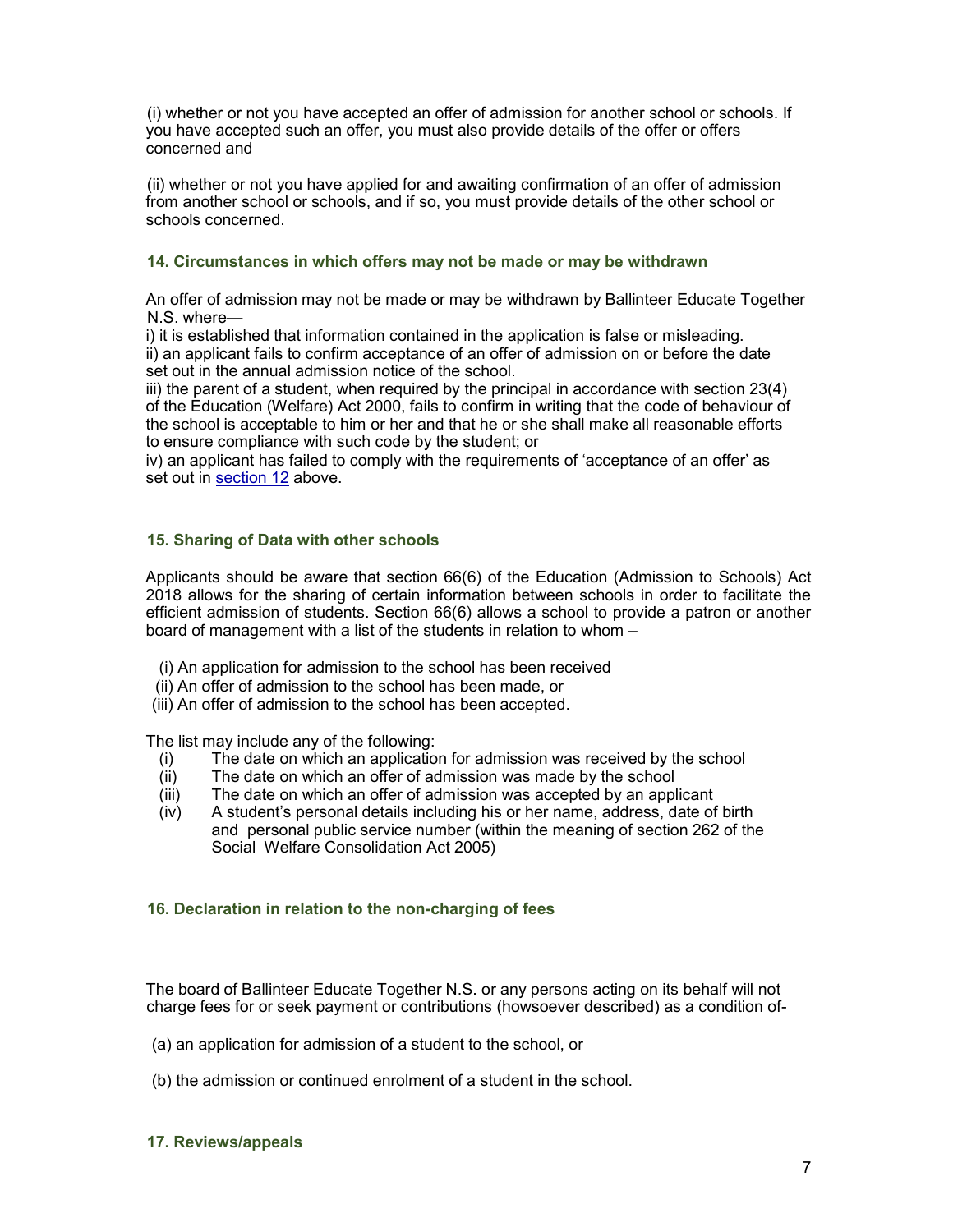# Review of decisions by the board of Management

The parent of the student, may request the board to review a decision to refuse admission. Such requests must be made in accordance with Section 29C of the Education Act 1998. The timeline within which such a review must be requested and the other requirements applicable to such reviews are set out in the procedures determined by the Minister under section 29B of the Education Act 1998 which are published on the website of the Department of Education.

The board will conduct such reviews in accordance with the requirements of the procedures determined under Section 29B and with section 29C of the Education Act 1998. Note: Where an applicant has been refused admission due to the school being oversubscribed, the

#### applicant must request a review within 21 calendar days of the date

of that decision by the board of management prior to making an appeal under section 29 of the Education Act 1998. Where an applicant has been refused admission due to a reason other than the school being oversubscribed, the applicant may request a review within 21

#### calendar days of the date

of that decision by the board of management prior to making an appeal under section 29 of the Education Act 1998.

# Right of appeal

Under Section 29 of the Education Act 1998, the parent of the student may appeal a decision of this school to refuse admission.

An appeal may be made under Section 29 (1)(c)(i) of the Education Act 1998 where the refusal to admit was due to the school being oversubscribed.

An appeal may be made under Section 29  $(1)(c)(ii)$  of the Education Act 1998 where the refusal to admit was due a reason other than the school being oversubscribed. Where an applicant has been refused admission due to the school being oversubscribed, the applicant must request a review of that decision by the board of management prior to making an appeal under section 29 of the Education Act 1998. (see Review of decisions by the Board of Management)

Where an applicant has been refused admission due to a reason other than the school being oversubscribed, the applicant may request a review of that decision by the board of management prior to making an appeal under section 29 of the Education Act 1998. (see Review of decisions by the Board of Management)

Appeals under Section 29 of the Education Act 1998 will be considered and determined by an independent appeals committee appointed by the Minister for Education. The timeline within which such an appeal must be made and the other requirements applicable to such appeals are set out in the procedures determined by the Minister under section 29B of the Education Act 1998 which are published on the website of the Department of Education.

More information on appeals can be found here.

# 18. Data Protection

The school acknowledges its obligations as a data controller under the Data Protection Acts 1988 - 2018 and the EU General Data Protection Regulation (GDPR). Information obtained for the purposes of allocating places in the school to students will only be used and disclosed in a manner which is compatible with this purpose. Only such personal data as are relevant

and necessary for the performance of this function will be retained. The school undertakes to ensure that such information is processed fairly, that it is kept safe, secure, accurate, complete, and up to date. Individuals have the right to have any inaccurate information rectified or erased. All data submitted as part of the admissions process will be destroyed within twelve months of the end of the school year the application is for (as opposed to the receipt of the application). A copy of all personal data obtained and kept as part of the admissions process will be made